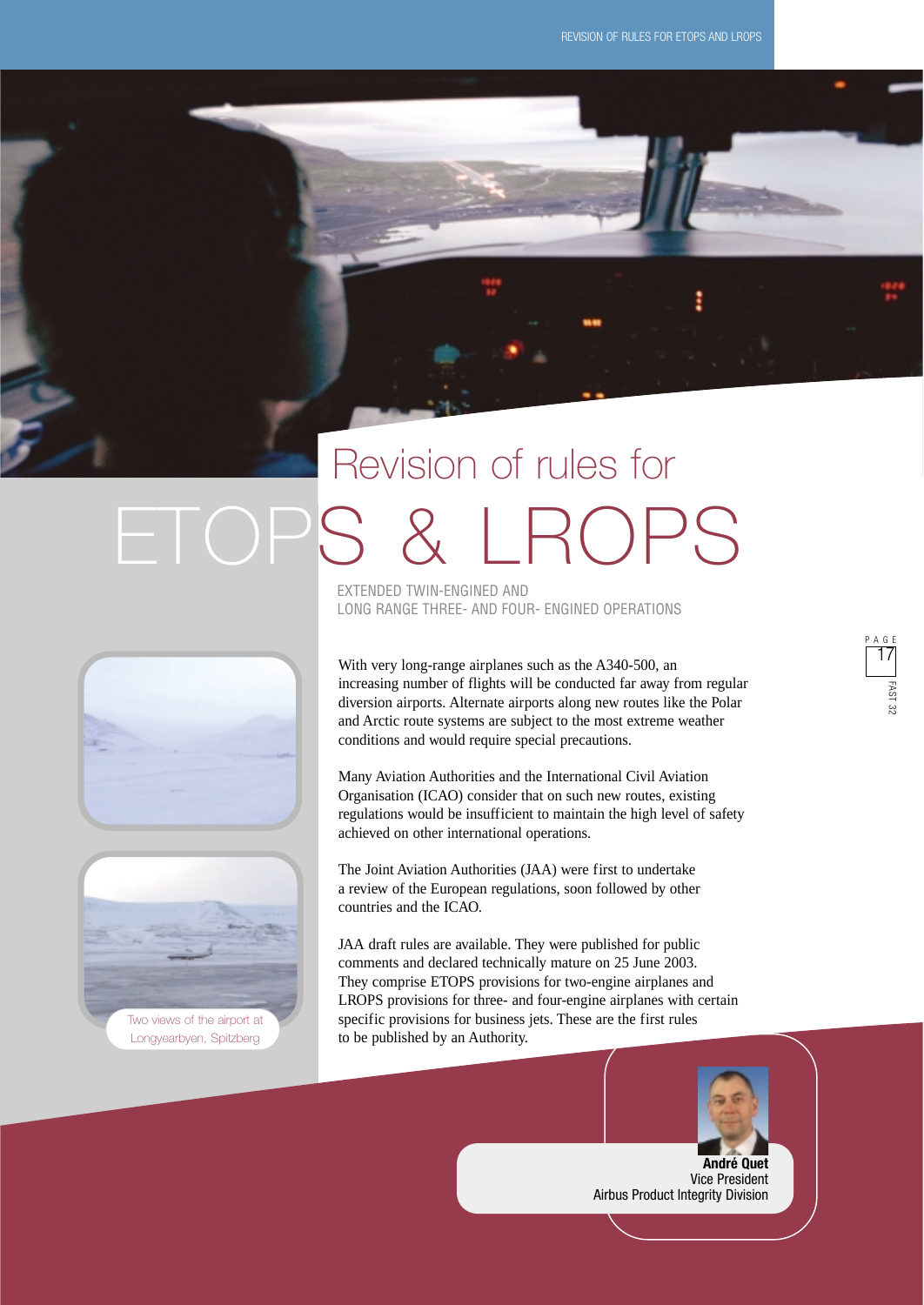| 7174 km Los Angeles    | 2743 km<br><b>Limburg</b><br>3043 km<br>2046 kn<br>Mun<br>QnD<br>Pard<br>ABERDEEN FAR AVA<br>Reist til minne<br>den første landingen<br>sivit passasjertly<br>pa Svalbard 2. april 1959 | For two-engine airplanes,<br>the<br>emphasis is on engine reliability and<br>means to protect diversions under<br>extreme conditions. For three- and<br>four-engine airplanes, the emphasis<br>is on avoidance of diversions.<br>For business jets operated as<br>commercial transport, specific<br>regulatory provisions take into<br>account the size of the aircraft and<br>the nature of the operations, in<br>particular the fact that most<br>concerned flights are not scheduled.<br>On the occasion of the regulatory<br>review, lessons learned from                                                                                                                             | ETOPS and other long-range<br>operations were taken into account.<br>Many service events potentially<br>affecting safety have occurred<br>during ETOPS flights. ETOPS<br>overall safety record is excellent,<br>but these flights have proven to be<br>vulnerable to human errors by<br>maintenance, dispatch and flight<br>crew. Design precautions required<br>by the new rules will address some<br>of the factors involved in these<br>service events. However operators<br>must absolutely adopt or retain the<br>most stringent ETOPS safety<br>policies to maintain the excellent<br>safety record of ETOPS flights. |
|------------------------|-----------------------------------------------------------------------------------------------------------------------------------------------------------------------------------------|-------------------------------------------------------------------------------------------------------------------------------------------------------------------------------------------------------------------------------------------------------------------------------------------------------------------------------------------------------------------------------------------------------------------------------------------------------------------------------------------------------------------------------------------------------------------------------------------------------------------------------------------------------------------------------------------|-----------------------------------------------------------------------------------------------------------------------------------------------------------------------------------------------------------------------------------------------------------------------------------------------------------------------------------------------------------------------------------------------------------------------------------------------------------------------------------------------------------------------------------------------------------------------------------------------------------------------------|
| PAGE<br> 18<br>FAST 32 | JAA RULEMAKING PROCESS                                                                                                                                                                  | The JAA ETOPS / LROPS Regulatory Working Group has nearly<br>completed its task. A finalised Notice of Proposed Amendment<br>(NPA), submitted to the JAA Regulations Director end May 2003 will<br>be published later in 2003. The NPA will modify JAR 21, JAR 25,<br>JAR E and JAR OPS1.                                                                                                                                                                                                                                                                                                                                                                                                 |                                                                                                                                                                                                                                                                                                                                                                                                                                                                                                                                                                                                                             |
|                        | ARAC PROCESS                                                                                                                                                                            | ARAC (Aviation Rule-making and Advisory Committee) has been<br>tasked by the Federal Aviation Administration (FAA) to propose<br>material in view of drafting rules and guidelines for future ETOPS<br>and for other operations with very long diversion time or depending<br>on alternate airports with severe climate and limited infrastructures.<br>All ARAC draft criteria are tentatively grouped under the single name<br>ETOPS, although they deal with two, three and four-engine aircraft<br>including business jets. ARAC draft is now available for use by the<br>FAA to prepare a formal regulatory proposal (NPRM).                                                         |                                                                                                                                                                                                                                                                                                                                                                                                                                                                                                                                                                                                                             |
|                        | ICAO RULEMAKING PROCESS                                                                                                                                                                 | The ICAO Air Navigation Commission asked the ICAO Operations<br>Panel and Airworthiness Panel to propose revisions to Annex 6 and 8.<br>They jointly tasked a group of experts to draft the necessary material.<br>A State Letter is expected to be ready for review by the Air<br>Navigation Commission in September 2003. ICAO Standards will be<br>effectively modified once the consultation of Member States has<br>shown sufficient support for proposed changes. Once the changes to<br>ICAO Annexes are in place, individual States may decide to deviate<br>from the new Standards and declare a difference or adopt national<br>standards consistent with revised ICAO Annexes. |                                                                                                                                                                                                                                                                                                                                                                                                                                                                                                                                                                                                                             |
|                        | <b>MORE COUNTRIES ARE</b><br><b>PREPARING NEW RULES</b>                                                                                                                                 | Australia, Canada, Hong Kong, New Zealand and Singapore have<br>already announced their intent to review their ETOPS and long-range<br>regulations.                                                                                                                                                                                                                                                                                                                                                                                                                                                                                                                                       |                                                                                                                                                                                                                                                                                                                                                                                                                                                                                                                                                                                                                             |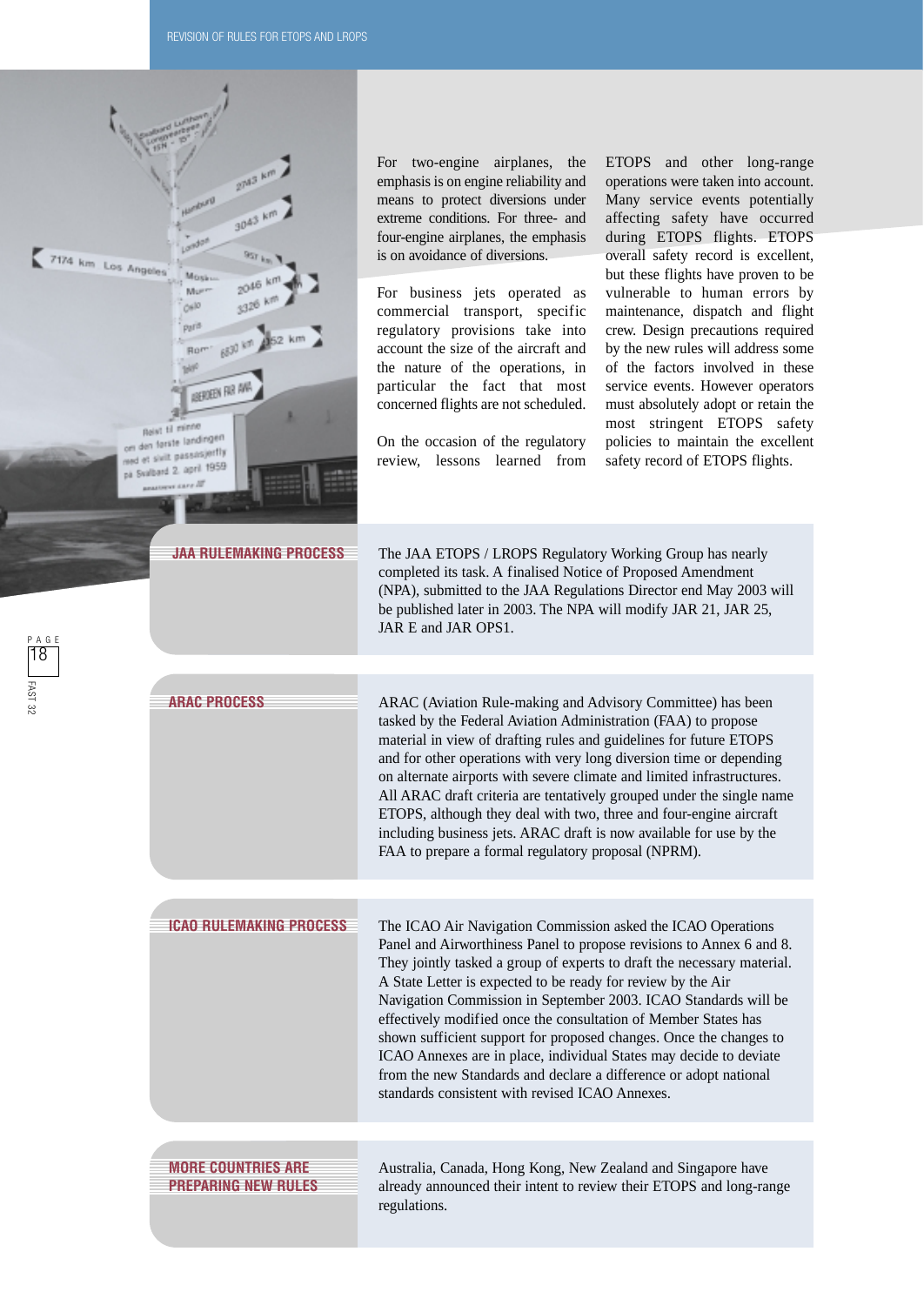**Minimum** 

PAGE

19

FAST 32



All draft rules in preparation will address existing routes as well as new routes. The new routes are longer than most current flights. On such routes, the distance to divert to an airport will be far greater and the available airports, if any, may be located in areas with very severe climate and limited infrastructures such as the Polar areas.

Most two-engine airplanes, even those approved for ETOPS, will not be capable of operating the new routes due to insufficient engine reliability and systems redundancy. Only the most recent engines are reliable enough to conduct such flights with two-engine airplanes. Furthermore the fuel reserves necessary to ensure a safe diversion at low altitude in case of engine failure may make such routes uneconomical for two-engine airplanes.

Three- and four-engine airplanes are much less affected by this problem. Three and four-engine airplanes have been safely flown on routes with very severe conditions, although not as extreme as what is contemplated now.

Even airplanes with an old design have an excellent safety record on these routes. Higher system redundancy and operational capability (such as the capability to fly safely with two engines failed) are essential on the extreme routes.

#### **OPERATIONAL SAFETY ON THE NEW EXTREME ROUTES**

To maintain the intended level of safety when operating the new routes one may either design to avoid diversions or adopt operational precautions to protect the safe conduct of diversions.

Protecting the safe conduct of diversions will typically be the solution for operators of two-engine airplanes who have to divert to the



nearest airport in case of engine failure. They will have to implement and validate a Passengers' Recovery Plan to ensure the safety of all occupants in case of diversion followed by an evacuation at airports in severe climate areas. The Recovery Plan may need survival equipment carried onboard the airplane for use at airports in the Polar areas. It may also require investments in airport facilities – Search and Rescue (SAR) services, medical services, snow removal, shelters, ground transports, etc – for the protection of evacuees.

Operators of three and four-engine airplanes do not need to divert to the nearest airport in case of engine failure. Other causes of diversion may be designed-out or minimised with appropriate technology. In the rare cases when a diversion is needed, its effect may be minimised by design that allows the crew to fly to a more welcoming, althouth more distant airport.

Airbus LROPS design will preclude diversions through specific design features and technology so that the A340 and A380 operators flying the new routes are not penalised by the implementation of costly Passengers' Recovery Plans. The Airbus LROPS package will be made available to A340 and A380 operators when the rules are in place.

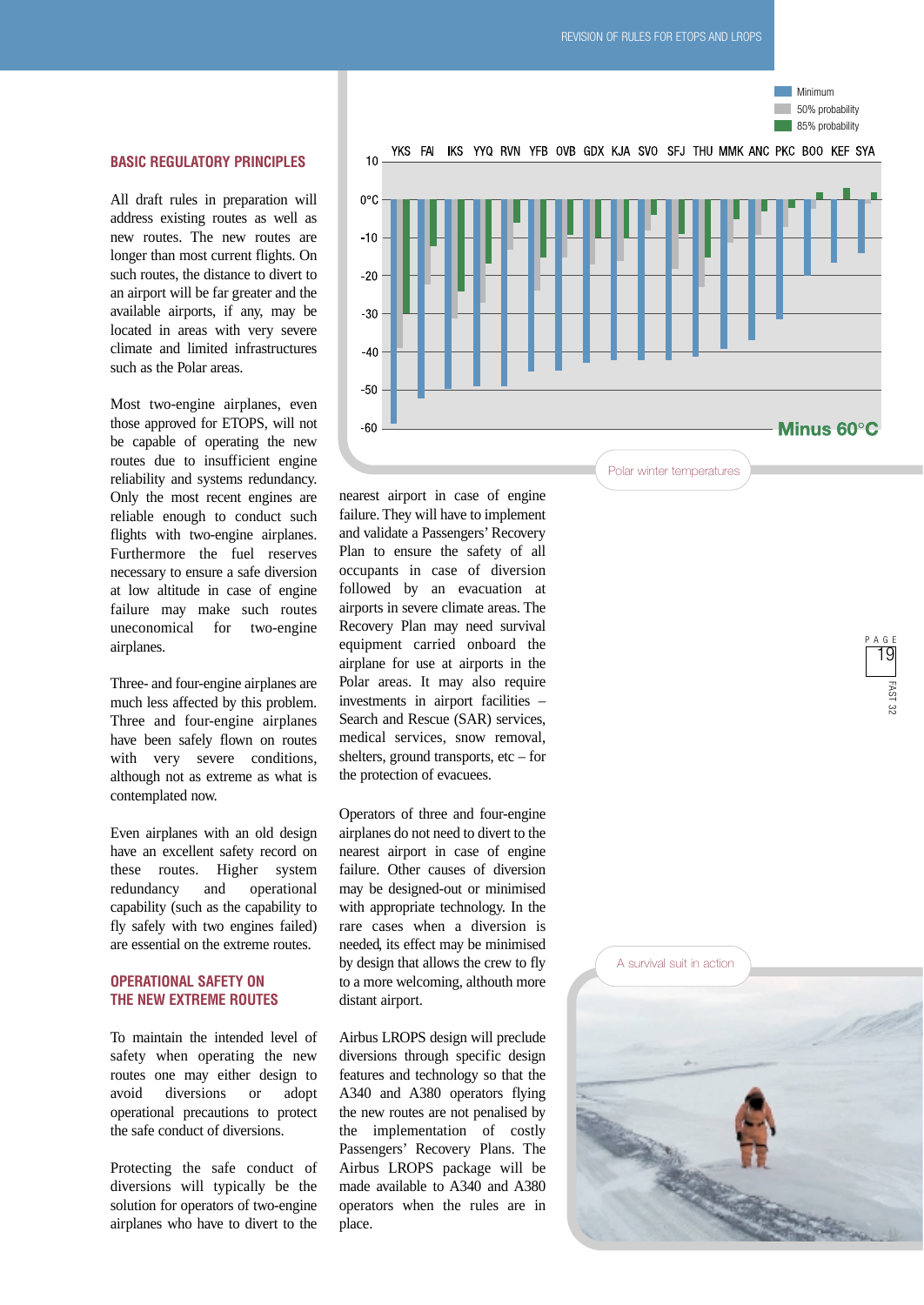

Thule and Yakutsk are needed for twin-engine aircraft to stay within 3 hours (at least) from an airport

YYQ - Churchill FAI - Fairbanks LYR - Svalbard (Spitzberg) RVN - Rovaniemi CTS - Sapporo-New Chitose OVB - Novosibirsk/Tolmachevo

#### **KEY FEATURES OF FUTURE ETOPS AND LROPS RULES**

#### FUEL RESERVES

For two-engine airplanes, the ETOPS fuel reserves (critical fuel scenario) should no longer be calculated with current conservative margins covering the worst possible combination of adverse operational contingencies. New lower ETOPS fuel reserves will decrease the economic burden on ETOPS operators but require closer crew monitoring of the fuel situation during the flight. New sophisticated fuel alerts (only on new aircraft) should compensate for this change.

Fuel reserves of three and fourengine airplanes are not affected by the failure of one or even two engines. However conducting a diversion with a depressurised cabin may require more fuel than the normal route reserves if the diversion time from the critical point of the route is very long. The possibility for airplanes fitted with new technology oxygen systems to perform a depressurised diversion at a higher altitude will overcome this economic penalty.

#### PLANNING MINIMA

Conservative planning minima for en-route alternate airports remain in place for ETOPS. Two-engine airplanes do not retain precision approach capability in some of the degraded system configurations that may exist during a diversion (e.g. in case of electrical emergency). For this reason, their planning minima may not benefit from a reduction.

Three and four-engine airplanes operated over LROPS routes should also apply a system of planning minima at diversion airports. However three and fourengine airplanes normally retain Category II Autoland capability in all the degraded system configuration cases that may lead to a diversion. Their planning minima will therefore be much lower than those of two-engine airplanes. This will be the case of Airbus A340 and A380.

#### RECOVERY PLAN

Implementing a Recovery Plan at designated alternate airports in Polar areas (and other areas with severe weather) is a completely new requirement with far reaching implications. Under the new rules, concerned operators will have to ensure the safety of all occupants until they are eventually flown to a commercial airport. This concerns all aspects of the occupants' wellbeing during the diversion and on the ground, including the worstcase scenario of an evacuation under Polar weather conditions. Recovery Plans will require specific training for flight crew and cabin crew to cope with very cold temperature and wind chilling effect issues during an evacuation. Individual survival kits may be needed. Airport safety services (SAR and RFFS) are a key part of the Recovery Plan.

Operators are normally required to perform a demonstration of their Recovery Plan at alternate airports selected by the Authority. However, airplanes certified with the capability to operate safely for very

PAGE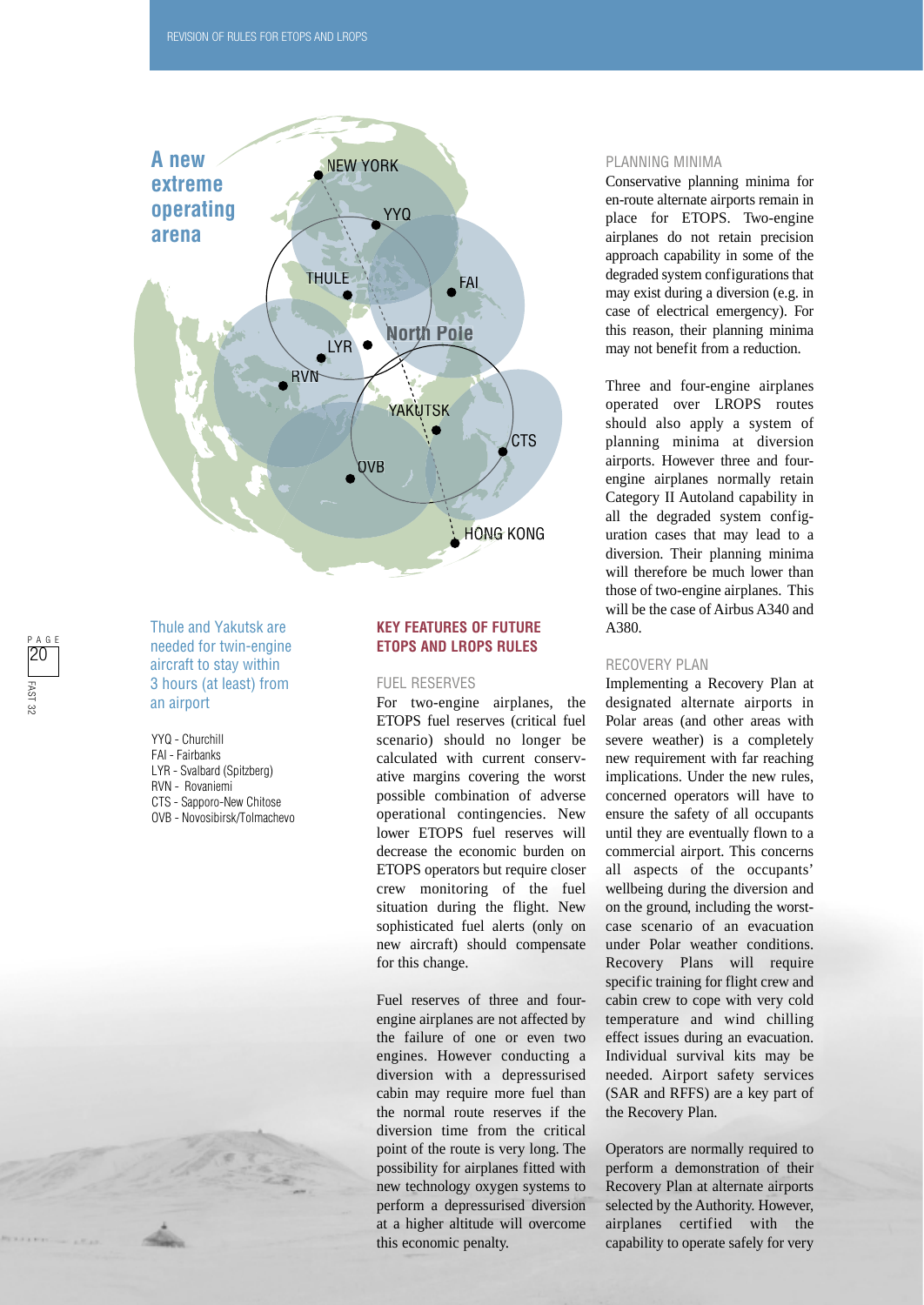long diversion time may designate other more distant alternate airports and achieve excellent operational results while avoiding costly Recovery Plans, provided crew procedures do not require diversion to the nearest airport. This is the certification objective for Airbus A340 and A380 LROPS technology package.

#### DIVERSION TIME LIMITED BY THE CAPACITY OF TIME-DEPENDENT SYSTEMS

The maximum diversion time of all airplanes approved for LROPS and for ETOPS beyond 180-minute diversion time should be limited by the certified capacity of any timedependent function. The cargo fire suppression time, or any other time limit in a critical system will appear as certified limitations in the Flight Manual resulting in diversion time limits after application of appropriate operational margins.

These limitations will normally apply at the one engine inoperative speed. However in the case of cargo fire suppression, the limit will be applied to the all-engine operating speed. Diversion time limits above 180 minutes will not be applied as fixed distance limits in still air and ISA conditions as in current ETOPS criteria, but as real time limits under the day's forecast wind and temperature conditions.

#### DESIGN CRITERIA ORIGINATING FROM LESSONS LEARNED

Service experience has shown greater vulnerability of ETOPS to particular human error scenarios. The most serious events have resulted in both engines shutting down (either temporarily or permanently). They involved linemaintenance errors, servicing errors, errors during the application of the pre-departure ETOPS service check, errors in fuel planning or fuel management, etc. A number of system-related events were also observed, including a total electrical failure, multiple hydraulic failures and multiple air bleed failures.



Future rules will impose design solutions that have proven more robust against known human error scenarios:

- Demonstration of engine operation without flameout in suction feed configuration.
- "Smart" fuel alerts detecting potential fuel shortage situations before they can affect flight completion or a safe diversion.
- More comprehensive list of electrical services available in back-up electrical configuration and higher integrity of the electrical generating systems.
- Higher integrity of the air-bleed sources including the APU.

Although these requirements are driven by ETOPS service experience, some of them may become useful improvements for three and four-engine airplanes and have been retained as LROPS requirements by the JAA.

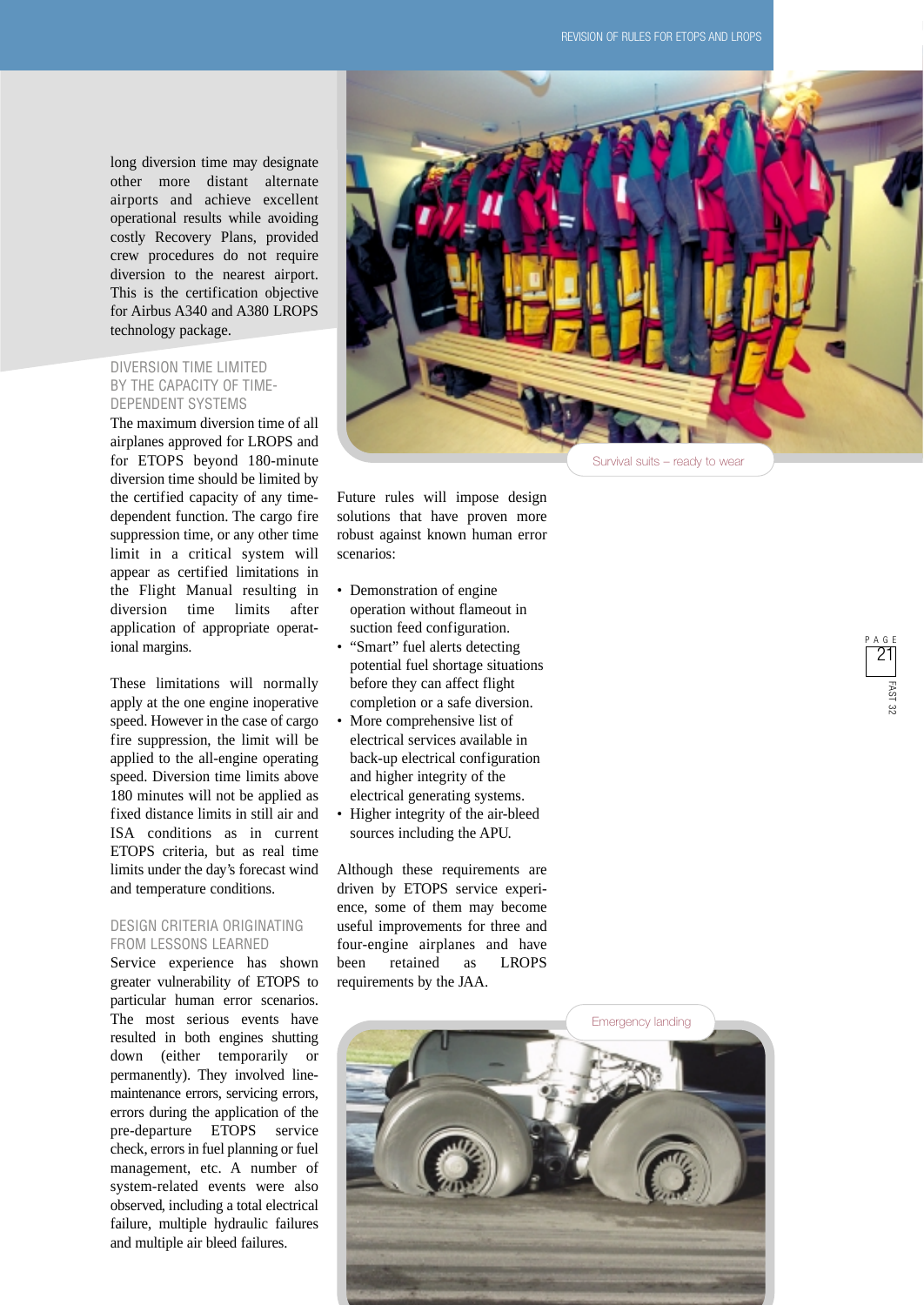

Landing strip in foothills of the Himalayas

#### **APPLICABILITY OF NEW RULES – GRAND FATHER CLAUSES**

The conditions of application of new rules to existing airplanes may have a significant economic impact on operators flying the Siberian routes and other long routes over the Pacific. Compliance with the operational criteria in the case of airplanes not designed to the new rules may lead to increased cost. Discussions are continuing regarding the cost of applying proposed rules to existing airplanes. Three and four-engine airplanes of an older design might be unable to comply with proposed rules at an acceptable cost, requiring some form of dispensation. The design of Airbus A340 is essentially compliant with proposed rules and should not need significant retrofit action.

Two-engine airplanes would inevitably have to comply with the new rules in case of flight beyond 180-minute diversion time, but retroactive application to other ETOPS flights is still a matter of discussion between the Aviation Authorities.



■ Already certified three- and four-engine airplanes

## 6783nm 1600nm 1200nm **NB PER SOUTH POLE AKL SAEZ SCEL** 6862nm



### **8 hours diversion time Unlimited extended range**

PAGE

22

FAST 32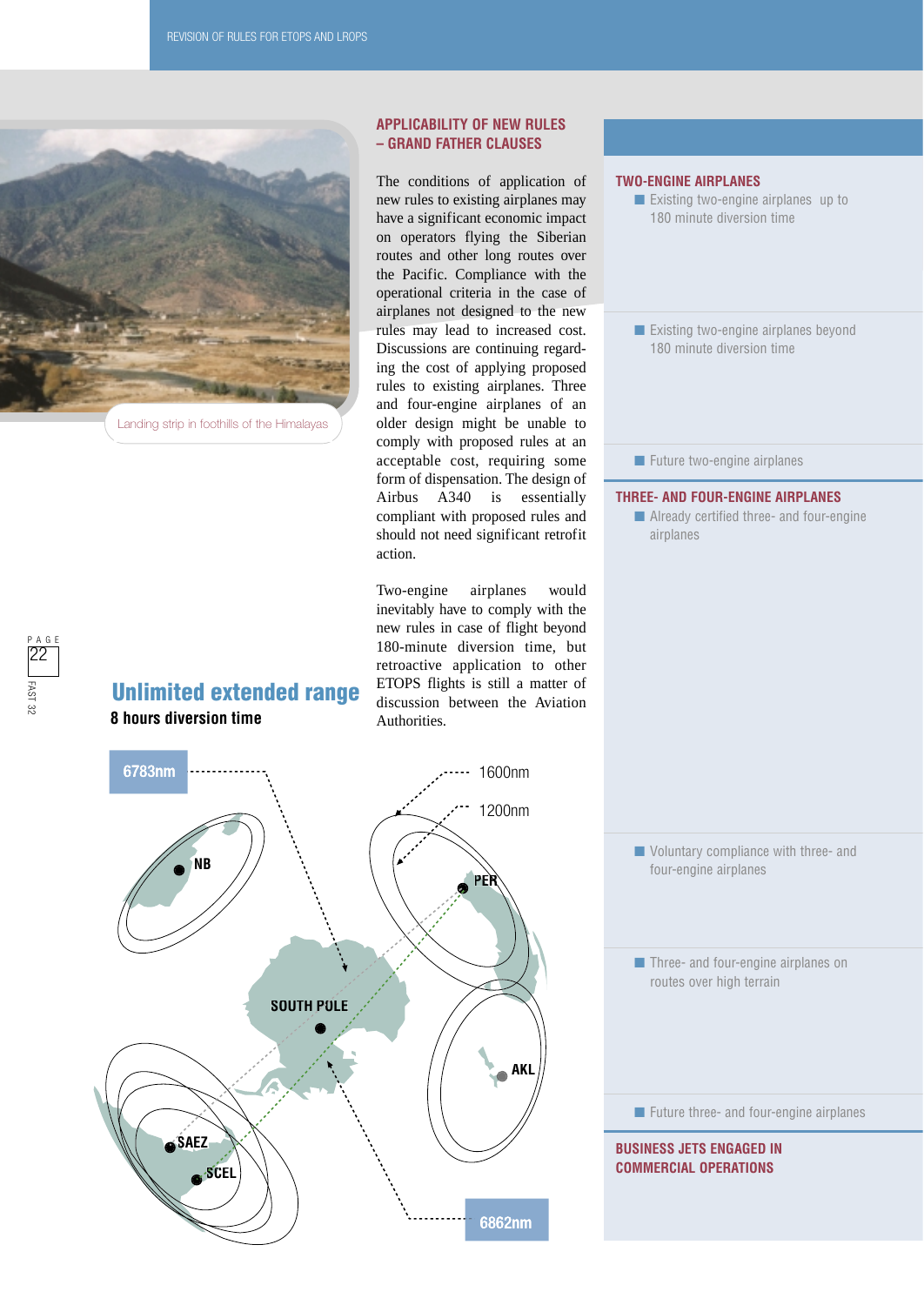Two-engine airplanes currently approved for ETOPS up to 180 minute diversion time should not be subject to new design requirements and should therefore require no retrofit action as long as they continue to be operated below their currently approved maximum diversion time. However the legal means to transform current Operational Approvals into "Certifications" have yet to be defined by concerned Aviation Authorities. Concerned operators may benefit from some or all of the changes of the operational requirements resulting in some improvement of their ETOPS operating cost, in particular from a reduction of the ETOPS fuel reserves.

Once the new rules are finalised and adopted, two-engine airplanes with highly reliable engines may become eligible for ETOPS flights beyond 180 minute diversion time if they are modified to achieve compliance with all the necessary design and operational provisions. The main hardware changes will concern time-limited systems such as cargo fire suppression, fuel alerts, electrical generating systems, pressurisation, fuel-feed to the engines and of course engine reliability. The main operational changes will concern retention of engine reliability and the implementation of a Passengers' Recovery Plan.

Future airplane types will have to comply with all aspects of the new rules.

On most existing routes, the proposed rules should not affect three- and four-engine airplanes because of the 180 minute rule threshold. For routes with more than 180 minutes diversion time (North and South Pacific ocean, South Atlantic, South Indian Ocean and South Pole routes), the impact of proposed rules will be different for A340 and for other threeand four-engine airplanes of an older design.

The only design provision clearly considered as retroactively applicable by all involved Aviation Authorities concerns cargo fire suppression systems. A340 operators who will need more than four hours of protection time (basic A340 protection complement) may need to install larger capacity cargo fire extinguishing bottles.

JAA operational rules should affect the calculation of the fuel reserves. Current ICAO rules (Annex 6) reflected by all countries in their national operational rules require that any airplane carry enough fuel to complete a depressurised diversion. Proposed rules should impose a check of the weather at the alternates used in this calculation, but only if the diversion time exceeds 180 minutes. The planning minima applicable to the en-route alternates should be lower than those of two-engine airplanes as four-engine airplanes normally retain full Category II Autoland capability in all degraded system configurations leading to a diversion. Proposed rules should also require consideration of forecast icing conditions in the fuel calculation. Conversely, the proposal should allow calculating the fuel reserves at a diversion altitude higher than 10,000ft if there is enough oxygen available. Airbus LROPS design will take full advantage of this possibility.

Three- and four-engine airplanes operated on routes with very long diversion time and/or over areas with airports subject to severe weather may benefit from voluntary compliance with the new rules if LROPS technology is available from the manufacturer to draw maximum advantage from the new rules. Airbus will make LROPS technology available for retrofit on all A340 to achieve economic gains via optimised fuel reserves and a drastic decrease of the number of diversions made possible by this technology.

Under current rules, routes over high terrain (higher than the two-engines-out net ceiling of the airplane) are only permitted where alternate airports are available within 90 minute flying time. This limitation has constrained the opening of direct routes over high terrain areas such as the Himalayas and Tibet plateau or the Antarctic. Outstanding engine reliability of modern four-engine airplanes opens the way for a revision of this rule so that quads are treated the same as twins, letting them operate based on the extremely low probability of a double engine failure. This possibility already exists in ICAO Annex 6, but has never been used, as engine reliability was not sufficient. Work is in progress with JAA on this subject.

Future airplane types will have to comply with all aspects of the new rules.

All future rules should contain specific provisions applicable only to business jets. These provisions will be governed by the size of the airplane (with an upper limit of 19 passengers) and by the type of operation (on-demand flights only). JAA proposes an intermediate step of approval at 120 minutes diversion time for two-engine business jets and a more complete set of criteria beyond 180 minutes. Two-engine business jets are treated separately from three- and four-engine business jets for the same reasons as larger aircraft.